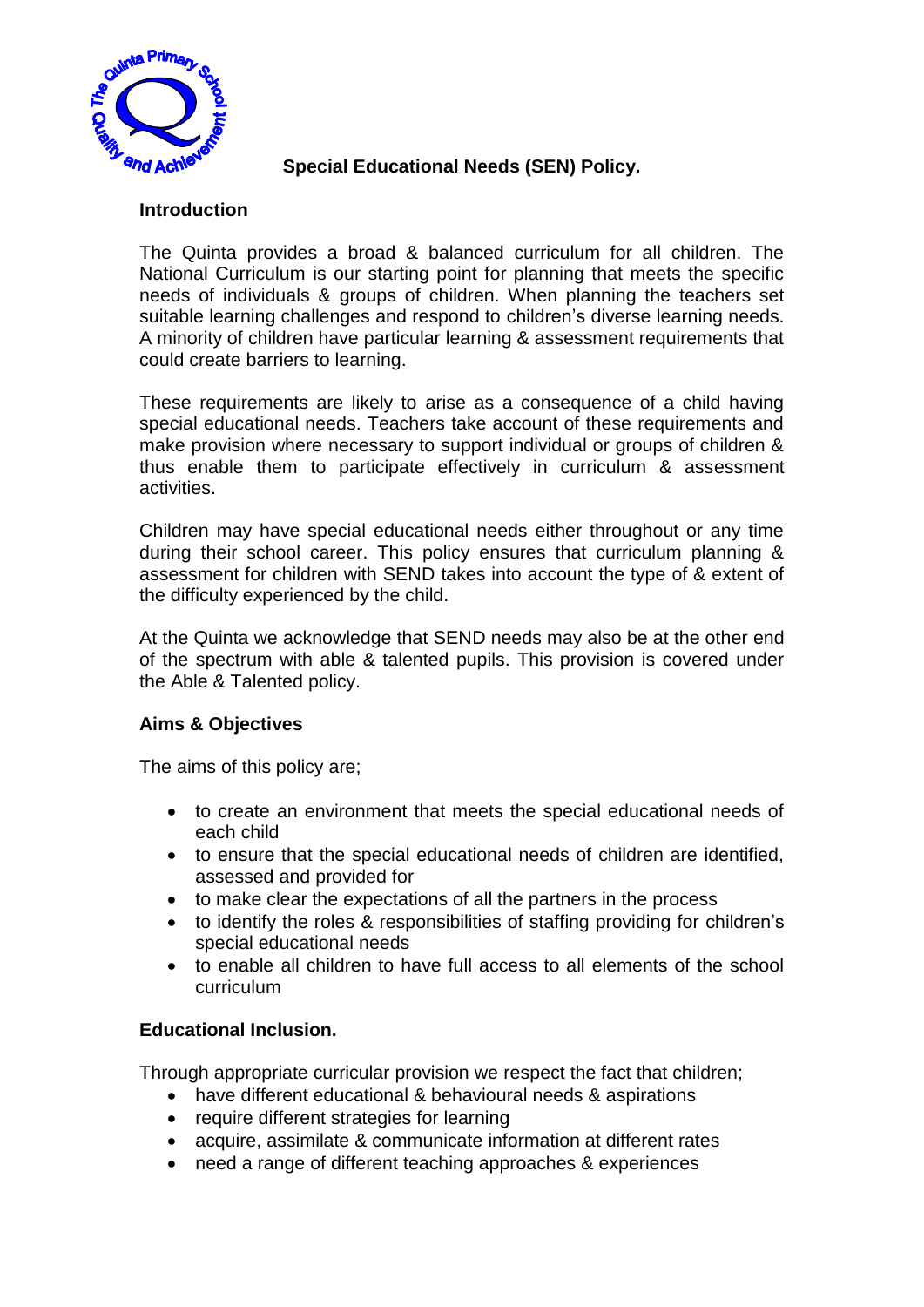Teachers respond to children's needs by;

- providing support for children who need help with communication, language & literacy
- planning activities for children's full participation in learning & in physical & practical activities
- helping children to manage their behaviour & to take part in learning effectively & safely
- helping individuals to manage their emotions, particularly trauma stress & to take part in learning

## **Special Educational Needs.**

Children with special educational needs have learning difficulties that call for special provision to be made. All children may have special needs at some time in their lives.

Since 1998 the school has followed the guidelines laid down in the DCSF code of practice on Special Educational Need & Disability. (SEND) this gives practical guidance to schools directed at enabling pupils with SEND to be fully included in a broad & balanced curriculum. The new code published in 2001 is similar to the original code but places greater emphasis on promoting parent partnerships within the school & involving the children in discussions & decisions about their education.

# **The Role of the Special Educational Needs Co ~ Ordinator (SENDCo)**

The main responsibilities are…

- Manage the day to day operation of the policy
- Liaise with the teaching staff & parents
- $\bullet$  Co ~ ordinate the provision for children with SEND
- Keep & maintain relevant documentation pertaining to SEND pupils
- To undertake SEND EHCP (Educational Health Care Plan) reviews
- Link to outside agencies
- Contributes to & manages the records of all the children with special educational needs
- Completes the documentation required by outside agencies & Cheshire
- Maintains resources & a range of teaching materials to enable appropriate provision
- Monitor & evaluate the special educational needs & report to the Governing Body
- Manage human resources for class support
- To meet with teachers every term to review progress, review the register & provision mapping.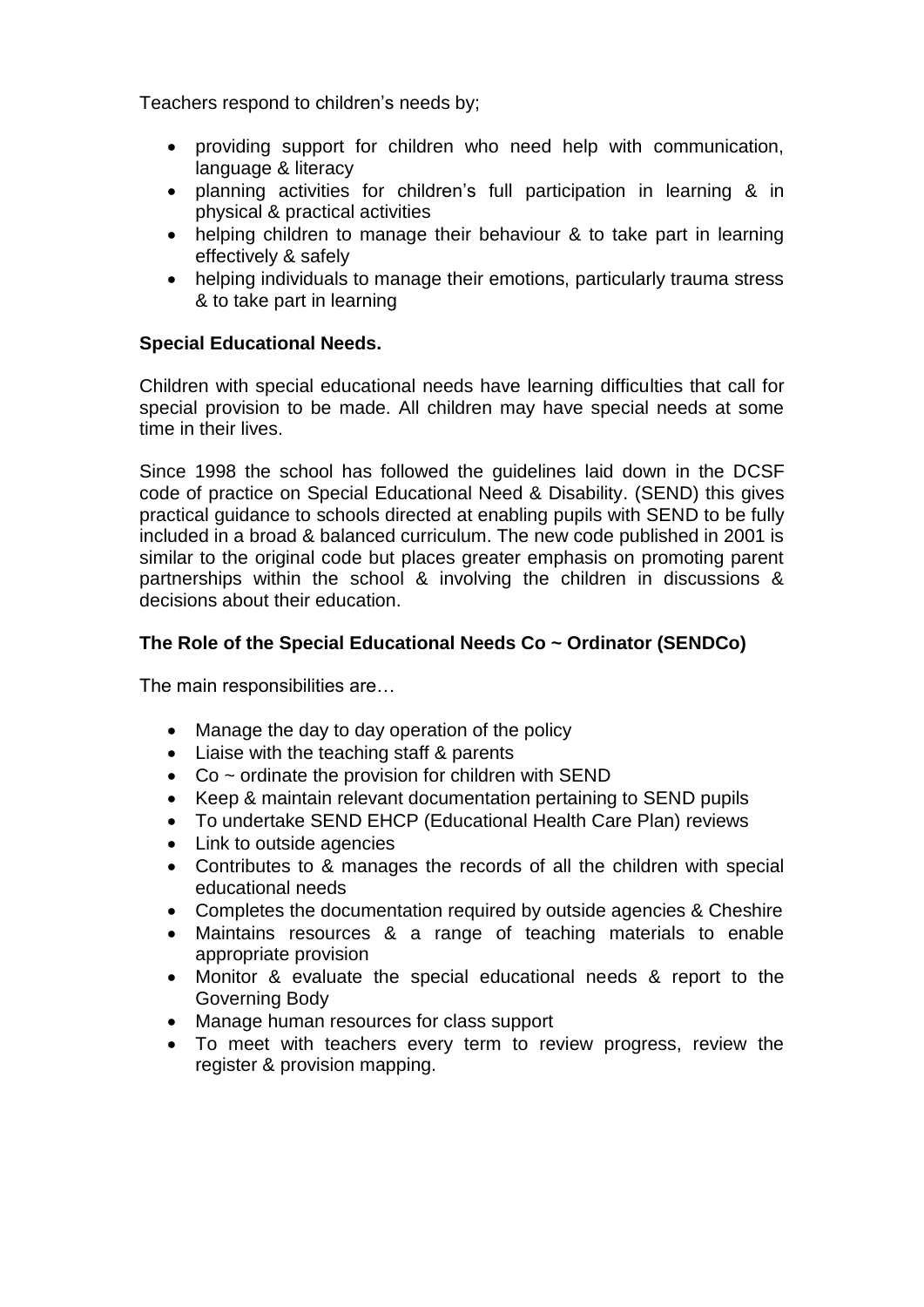## **The Role of the Special Educational Needs Assistant; under the guidance of the SENDCO**

The main responsibilities are…

- Liaise with teaching staff
- Aid in the assessment of children with SEND
- $\bullet$  Help co  $\sim$  ordinate the provision for the children with SEND
- Keep & maintain relevant documentation pertaining to SEND children
- Link with outside agencies
- To meet with teachers every term to review progress, review the register & provision mapping.

# **The Role of the Class Teacher**

The main responsibilities are…

- If a child is experiencing problems in accessing the curriculum the class teacher should assess the child's difficulties & provide additional differentiated work, set clear targets & monitor progress
- To give TA's a copy of their termly & weekly planning
- To identify pupils that have behavioural, social & emotional, literacy, numeracy problems
- To collect evidence of the pupils lack of progress against other class members
- Liaise with parents about their concerns indicating provision that is / can be in place for their child
- To complete the relevant paperwork to place the child on the register. This needs to be agreed and signed by the parents or person with legal responsibility.
- To review SFP's & liaise with parents at the end of each term identifying new targets
- To decide at the end of the term the next actions for the child. Further intervention, to seek outside agency advice or to move further up the SEND register. This will also be discussed at the SENDCo / SENDCo Assistant & teacher meeting. This will be informed by class work, homework & assessments that have been completed.
- If a child is discussed at an outside agency meeting actions must be implemented into the SFP or class provision
- Complete Needs Analysis request paper work for the child to be discussed at Cheshire East Moderation Panel. The panel sits weekly all year.
- All the above should be carried out through liaison with the SENDCo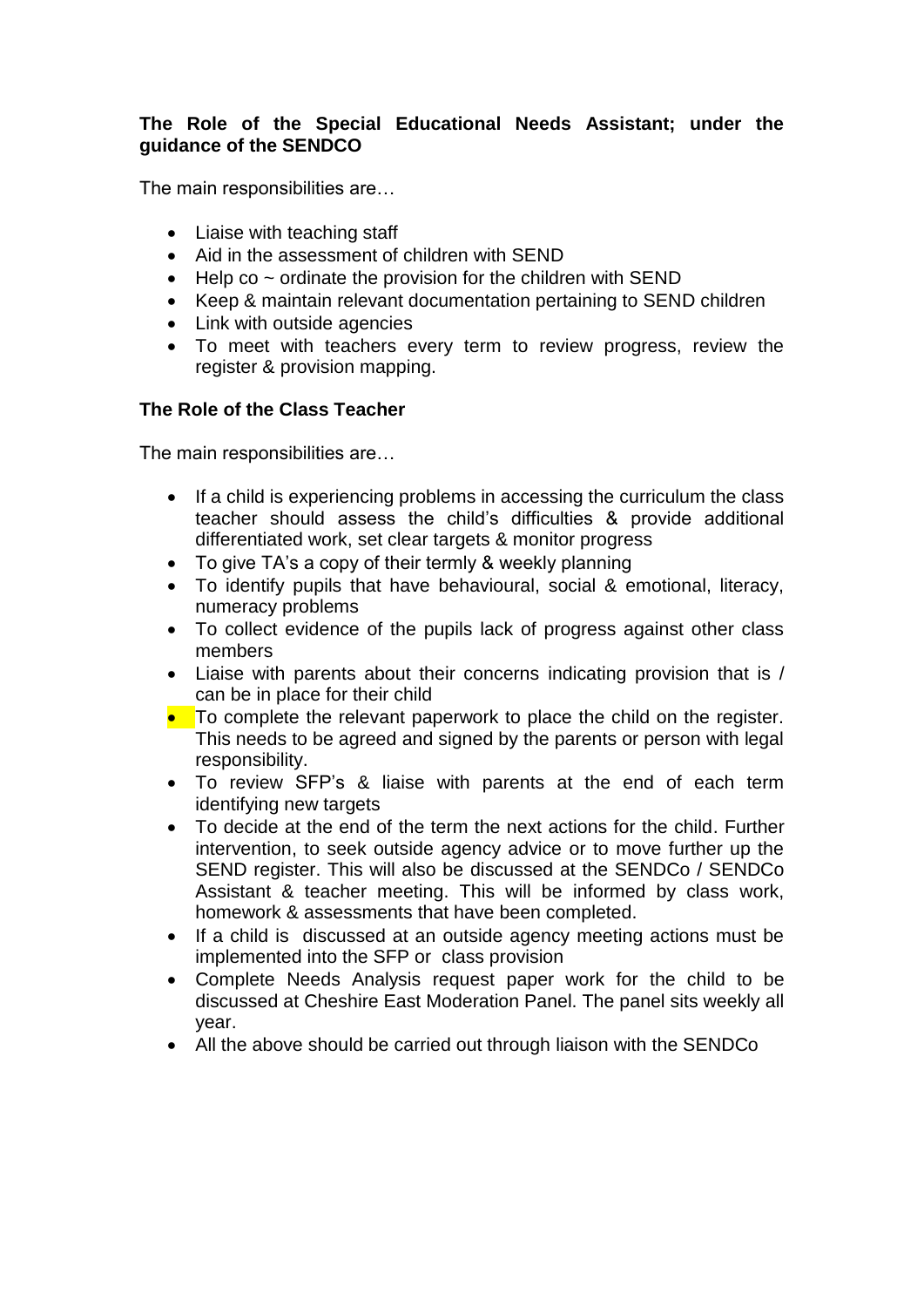## **The Role of the Governing Body**

The Governing body does its best to secure the necessary provision for any pupil identified as having special educational needs. The Governors ensure that all teachers are aware of the importance of providing these for the children. They consult the LEA & other schools where appropriate & report annually to parents on the success of the schools policy for children with special educational needs.

The Governing Body has decided that children with special educational needs will be admitted into the school in line with the school's agreed admissions policy

We have an appointed SEND Governor, this is confirmed every year at the autumn term Governors meeting and is recorded in the minutes. These are available from the head teacher; also the head teacher will be able to confirm the current appointment.

### **The Role of the Teaching Assistant**

- to liaise with the class teacher prior to the lesson to understand their role in the lesson
- to give regular support to the children with SEND
- work with the children who need daily practise
- give children with SEND access to a broad & balanced curriculum
- Liaise with the SENDCo & teachers
- To keep and maintain relevant documentation about intervention groups
- To complete evaluation forms at the end of an intervention group to inform the class teacher & SENDCO of the child's next steps
- To carry out once a year (second half of the summer term) reading test for all the children across the school to inform teachers for the following school year

#### **Implementation Plan**

#### Early Years Action

If a child transfers from Nursery / Pre School with a SEN record then a meeting will be arranged between Nursery / Pre School, the Reception teacher of the class the child will go into in September, SENCO and Cheshire East Advisor (if available)

Once an area of concern has been highlighted by the class teacher & intervention is believed to be required. The teacher will begin by collecting all the necessary information about the child. Placing them in an intervention group with a TA in class or in a withdrawal group acting on the information collected the teacher will decide how best to support the child. The SENDCo will also notify the Early Years SEND consultant at Cheshire East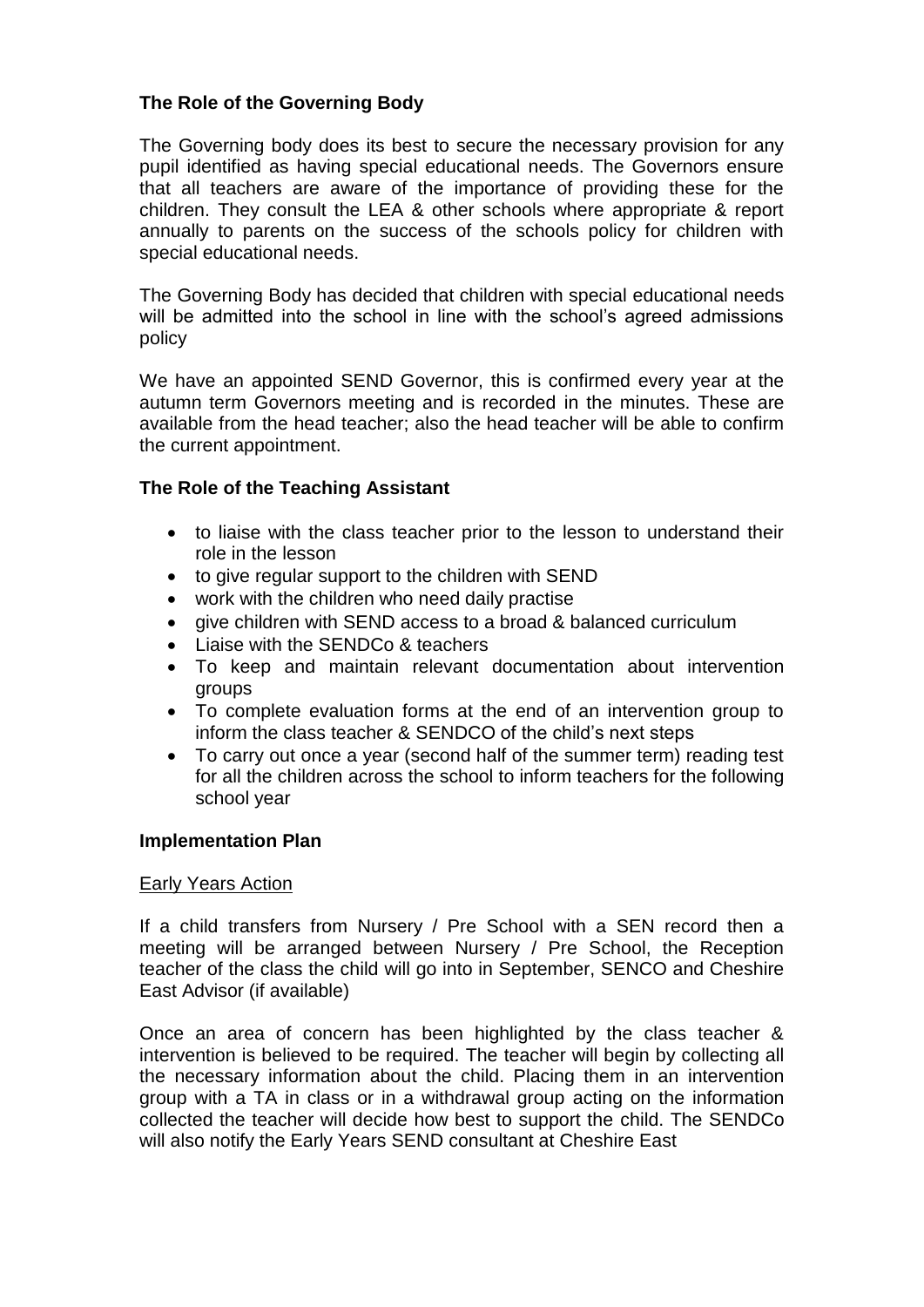### Initial Concerns

Once the child begins more formal education the demands of the curriculum increase. If the child seems to be experiencing difficulties with the curriculum the teacher will be noting the child's areas of strengths & weakness & the targeting them with appropriate teaching. Also at this point an intervention group may be offered by the SENDCo and class teacher. This may be in class or as a withdrawal group. Parents will be invited in to discuss the initial concerns and if deemed necessary the paperwork will be completed by the class teacher and signed by the parent or legal guardian to place the child on the SEND register

### Non SEND Children

The teacher is also able to offer in class support to children who need more provision. A teaching assistant will conduct this & it will be administered individually or in a small group. It enables the children to receive assistance & reinforce when completing class activities using a wide range of resources. The child's needs can be met by the class teacher through Quality First Teaching (QFT) The teaching & strategies will be different from or additional to those in place for the rest of the class. This will be reviewed at the end of each term.

### K Children

These children are receiving adapted and modified quality first teaching. The school may offer extra tuition to those children who need specialist literacy or numeracy support. As well as the range of provision offered some children might benefit from a weekly one to one lesson(s) using a multi sensory programme designed to reinforce key literacy & numeracy skills. The teachers work in close liaison with the SENDCo. A termly review date is set.

### School Focus Plan (SFP)

A SFP is written by the class teacher once the child's needs cannot be met through adapted and modified quality first teaching. Once the SFP has been written by the class teacher then the parent & child has to complete their sections. The SFP will outline the provision that will be in place for the child, also outside agency advice needs to be written on the SFP and be acted upon. The SFP will be reviewed termly by the class teacher with the parent / legal guardian.

### Education Health Care Plan (EHCP)

A needs assessment is carried out by Cheshire East l in line with the paper work completed by the class teacher. If the Needs Assessment Panel feel that the child meets the required criteria then outside agencies & school are required to complete further assessments to advise the allocation of hours. The funding is reviewed annually and can be withdrawn at any time.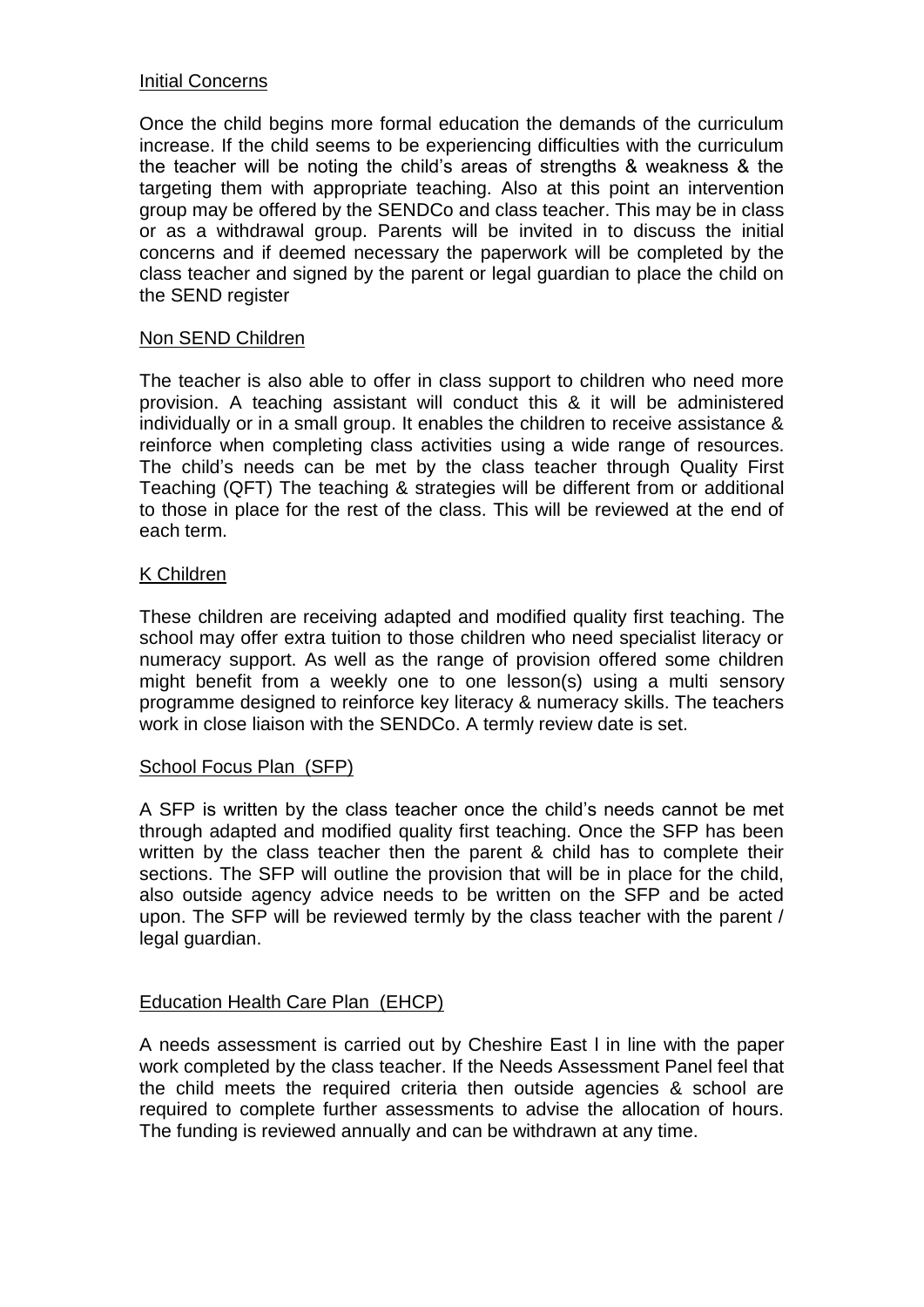### Access to the curriculum

All children have an entitlement to a broad and balanced curriculum, which is differentiated to enable children to: understand the relevance and purpose of learning activities; experience levels of understanding and rates of progress that bring feelings of success and achievement.

Teachers use a range of strategies to meet children's special educational needs. Lessons have clear learning objectives; we differentiate work appropriately, and we use assessment to inform the next stage of learning.

We support children in a manner that acknowledges their entitlement to share the same learning experiences that their peers enjoy. Intervention / support groups are put in place to maximise learning, we ask the children to work in small groups or in a one-to-one situation outside the classroom, these can also take place in the class as in class support.

### Educational Technologies

In school currently we have I pads that have a variety of educational support apps for the children to access. If there are any apps that teachers require then these will be looked into & purchased if appropriate / relevant. There are a variety of resources available to class teachers to support dyslexia. There are staff trained in the basic and advanced Dyslexia Awareness

### Partnership with parents

The school prospectus contains details of our policy for special educational needs, and the arrangements made for these children in our school. The governors' annual report to parents contains an evaluation of the policy in action. A named governor takes a special interest in special needs and is always willing to talk to parents.

At all stages of the special needs process, the school keeps parents fully informed and involved. We take account of the wishes, feelings and knowledge of parents at all stages. We encourage parents to make an active contribution to their child's education.

We inform the parents of any outside intervention, and we share the process of decision-making by providing clear information relating to the education of children with special educational needs.

#### Monitoring and evaluation

The SENDCO monitors the movement of children within the SEN system in school. The SENDCO provides staff and governors with regular summaries of the impact of the policy on the practice of the school.

The SENDCO is involved in supporting teachers. The SENDCO and the head teacher hold regular meetings to review the work of the school in this area. The SENDCO and the named governor with responsibility for special needs also hold meetings twice a year.